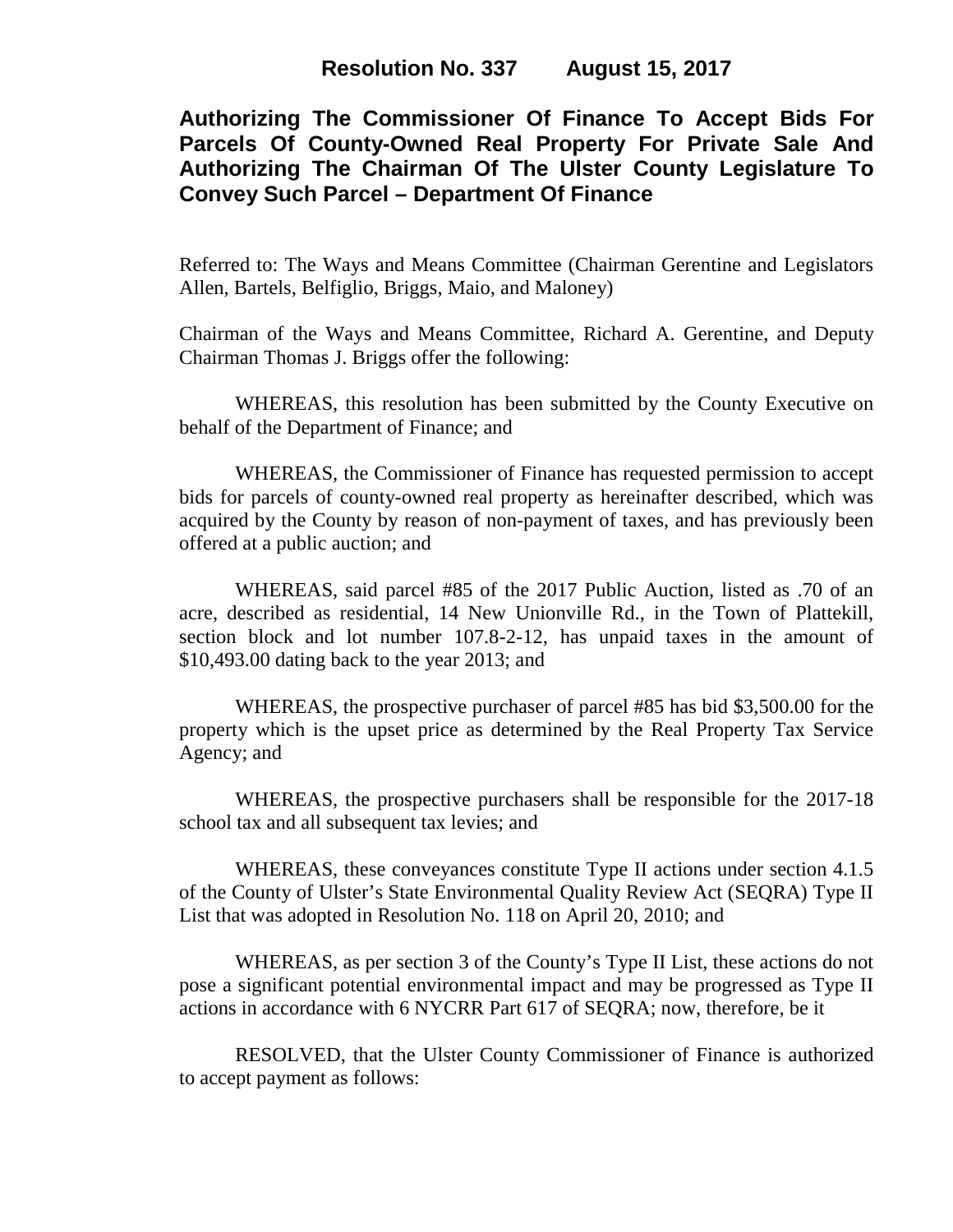## **- Page 2 -**

## **Resolution No. 337 August 15, 2017**

**Authorizing The Commissioner Of Finance To Accept Bids For Parcels Of County-Owned Real Property For Private Sale And Authorizing The Chairman Of The Ulster County Legislature To Convey Such Parcel – Department Of Finance**

| <b>PREVIOUS OWNER</b>                                                                                    | <b>TOWN</b> | <b>BIDDER</b>                                                     | <b>BID AMOUNT</b> |
|----------------------------------------------------------------------------------------------------------|-------------|-------------------------------------------------------------------|-------------------|
| Gonzalez Reinaldo& Ada Plattekill<br>SBL#: 107.8-2-12<br>Parcel # 85<br><b>Unpaid Taxes: \$10,493.00</b> |             | Richard, Nicole Lee<br>23 Netherwood Hill<br>Salt Point, NY 12578 | \$3,500.00        |

and, be it further,

RESOLVED, that the Chairman of the Ulster County Legislature is authorized and directed to make, execute and deliver to said bidder making payment, a quitclaim deed conveying the interest of the County in said parcel, which quitclaim deed shall contain the covenant that the said County of Ulster shall in no event be or become liable for any defects in title conveyed for any cause whatsoever, and that no claim or demand of any nature shall ever be made against the County of Ulster arising from such sale, conveyance or the proceedings leading thereto,

and moves its adoption.

#### ADOPTED BY THE FOLLOWING VOTE:

AYES: 23 NOES: 0

Passed Committee: Ways and Means on August 8, 2017

FINANCIAL IMPACT: TOTAL UNPAID TAXES: \$10,493.00 TOTAL ACCEPTED BID: \$ 3,500.00